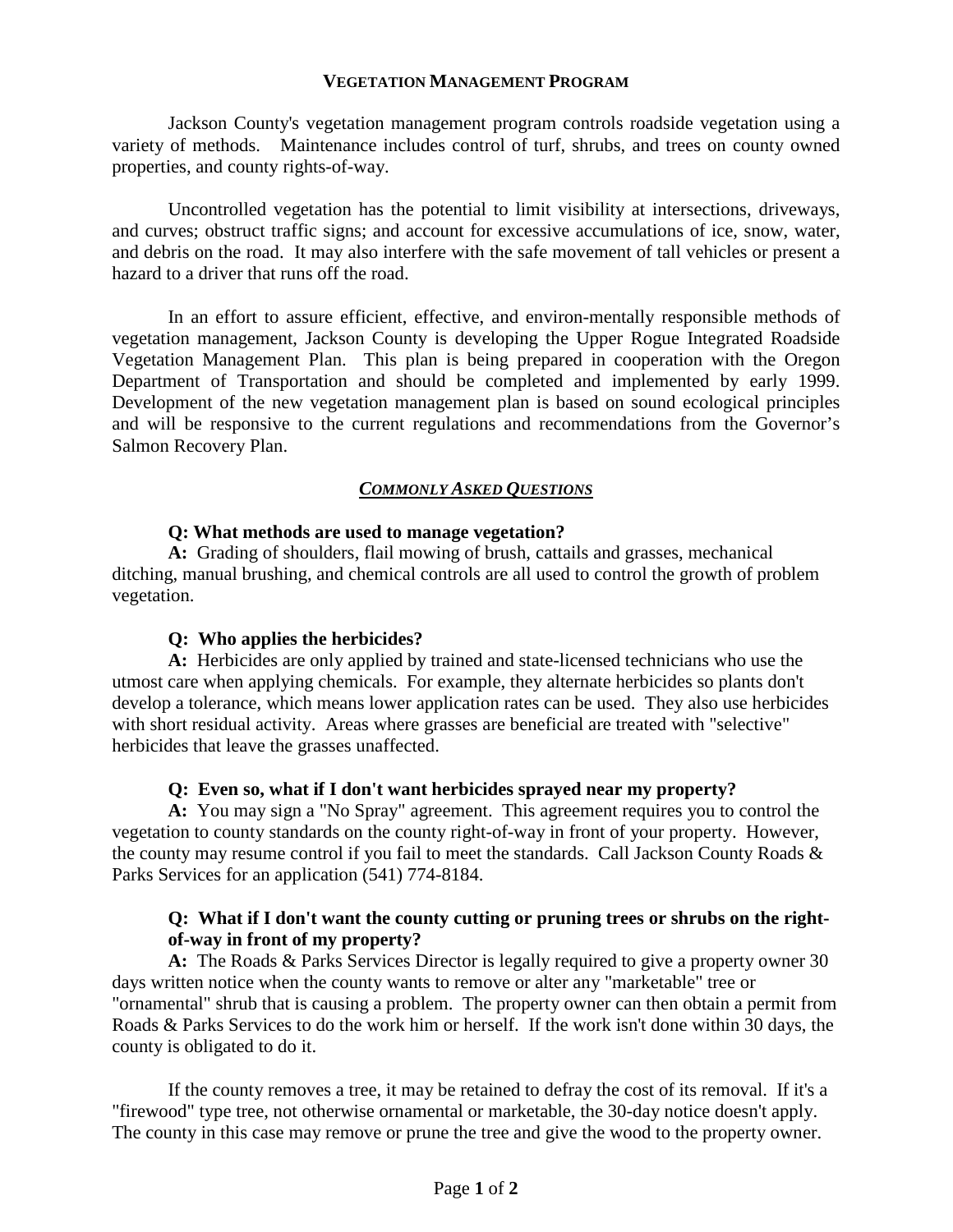The county may remove or alter any tree or shrub on the right-of-way without notice if it's determined that a hazard exists because of its condition or location. Don't forget, you *must* get a permit to work on the right-of-way or you may receive a citation.

# **Q: Who decides if a tree or shrub is "marketable", "firewood," or "ornamental"?**

**A:** The Roads & Parks Services Director or his designee.

## **Q: What if I don't agree that the tree has to be removed or altered?**

**A:** You may appeal to the County Board of Commissioners within the 30-day time limit.

## **Q: What training do the people pruning trees and shrubs for the County receive?**

**A:** They attend an annual workshop presented by the Oregon State University Extension Service and/or local professional arborists.

## **Q: I'd just like to plant some shrubs and ornamental trees in front of my place to enhance my property.**

**A:** That may be possible even if your work is in the right-of-way. Apply for an encroachment permit from Roads & Parks Services and we will review your plan. It's possible that your request can be conditionally approved.

## **Q: Are there fees for this permit?**

**A:** Yes, and it is subject to change on a yearly basis.

**If you have other questions or are unsure where the right-of-way line is, please call (541) 774-8184 for assistance.**

**Revised 9/98**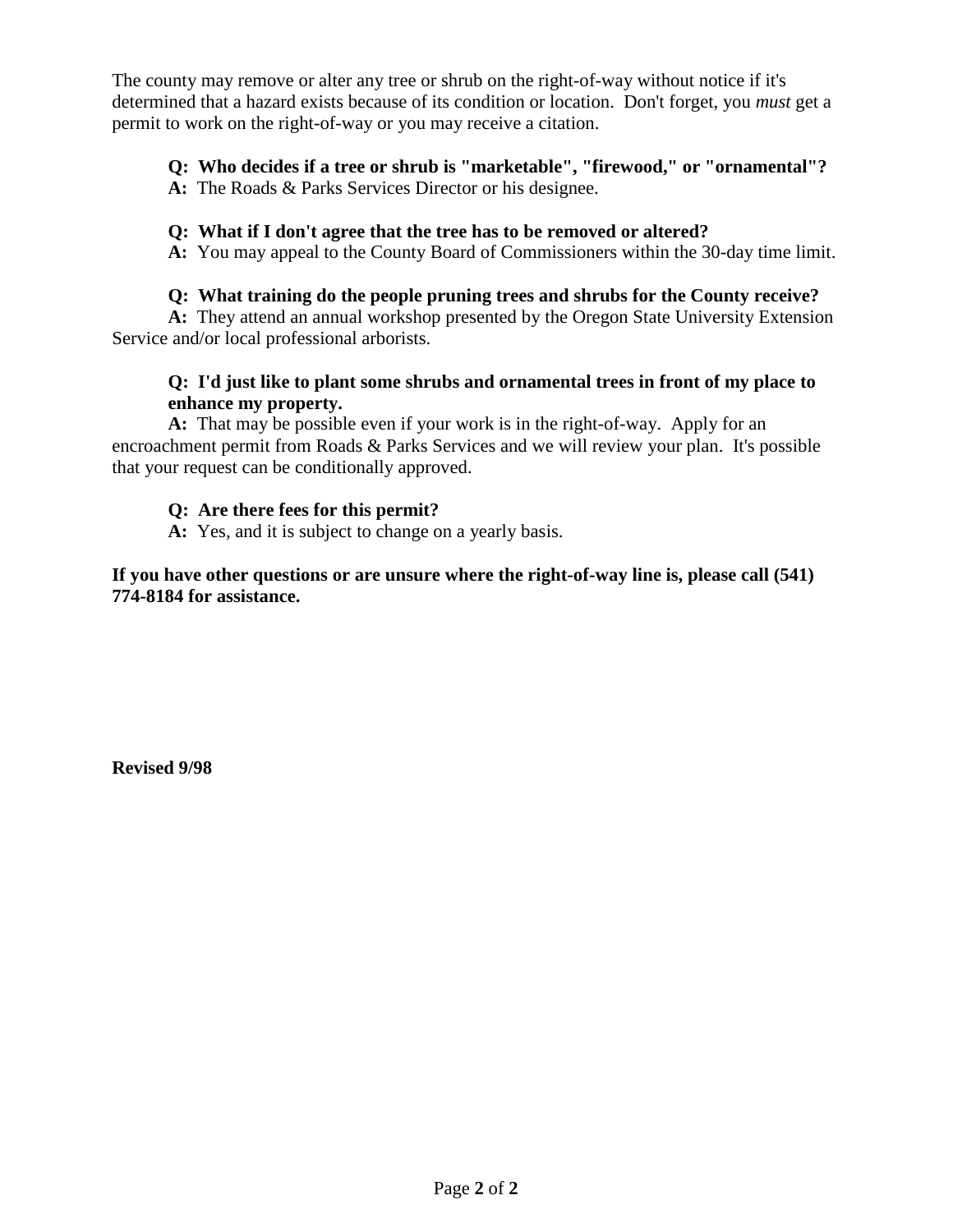

 $03 - 95$